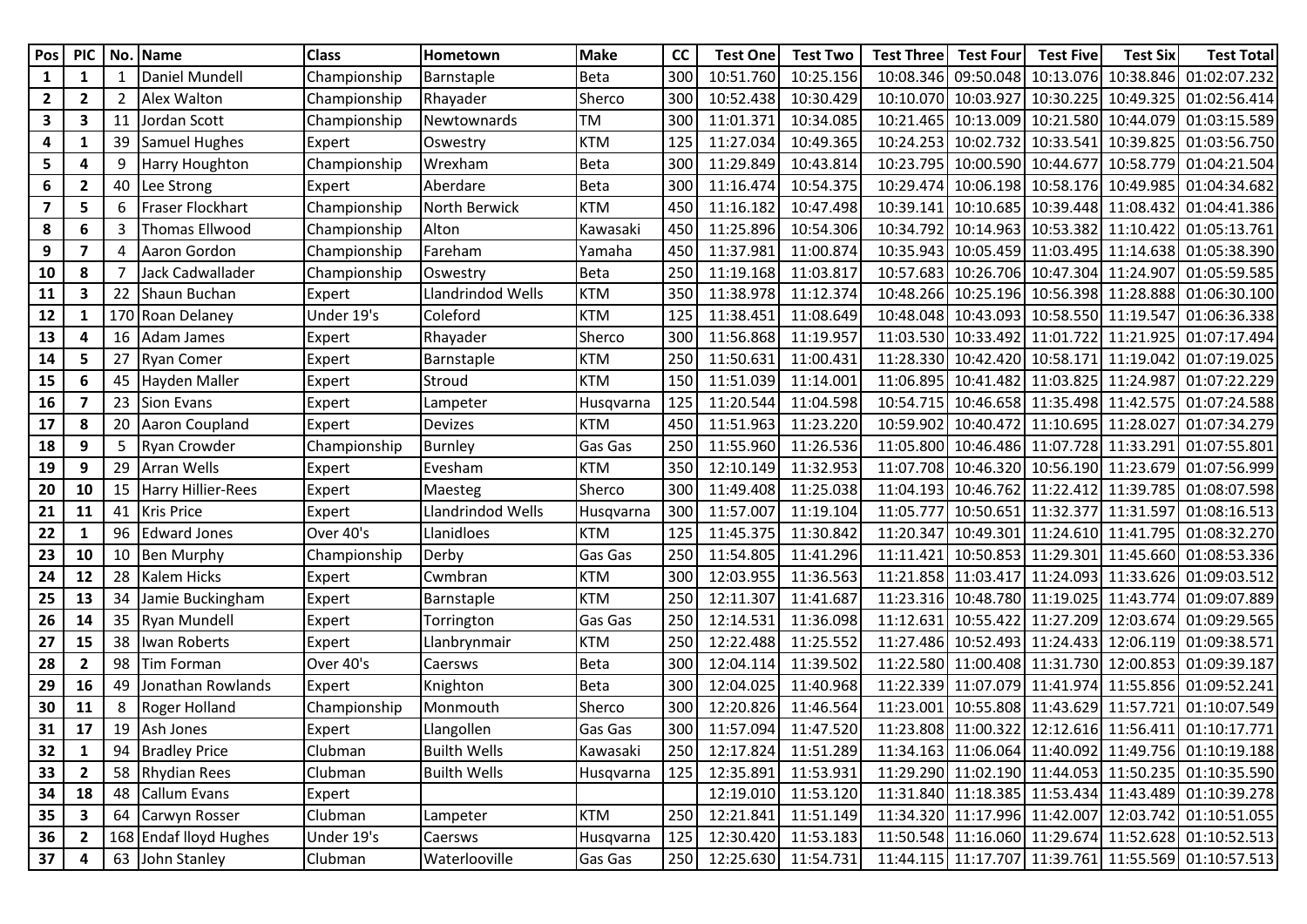| 38 | 3            | 179 | Joshua Lawer         | Under 19's | Falmouth             | Fantic      | 125 | 12:31.320 | 11:52.712           |           |                                         |                     |           | 11:26.790 11:13.799 12:00.950 12:32.986 01:11:38.557 |
|----|--------------|-----|----------------------|------------|----------------------|-------------|-----|-----------|---------------------|-----------|-----------------------------------------|---------------------|-----------|------------------------------------------------------|
| 39 | 3            | 102 | <b>Neil Thomas</b>   | Over 40's  | <b>Bridgend</b>      | <b>KTM</b>  | 300 | 12:04.584 | 12:08.879           |           |                                         |                     |           | 11:44.337 11:33.309 12:01.020 12:10.656 01:11:42.785 |
| 40 | 19           | 25  | <b>Ashley Maller</b> | Expert     | Stroud               | <b>KTM</b>  | 300 | 12:39.652 | 12:34.958           |           |                                         |                     |           | 11:44.588 11:17.327 11:46.712 12:08.573 01:12:11.810 |
| 41 | 20           | 32  | Lewys Ralph          | Expert     | Crickhowell          | Gas Gas     | 250 | 12:13.187 | 11:56.064           |           |                                         |                     |           | 11:58.287 11:43.783 12:10.370 12:13.636 01:12:15.327 |
| 42 | 21           | 31  | Lee Meredith         | Expert     | Newport              | <b>Beta</b> | 300 | 12:50.666 | 11:55.150           |           | 11:39.590 11:36.701                     | 12:03.081           | 12:16.241 | 01:12:21.429                                         |
| 43 | 22           | 30  | Rowan Penhaligon     | Expert     | Truro                | <b>KTM</b>  | 250 | 12:40.032 | 11:45.474           |           |                                         |                     |           | 11:46.346 11:20.356 11:59.707 12:55.848 01:12:27.763 |
| 44 | 23           | 24  | <b>Richard Ely</b>   | Expert     | Maidstone            | Sherco      | 300 | 13:02.323 | 12:10.976           |           | 11:46.919 11:21.421 11:58.256 12:08.172 |                     |           | 01:12:28.067                                         |
| 45 | 24           | 51  | <b>Robert Marsh</b>  | Expert     | <b>Ystrad Meurig</b> | Sherco      | 300 | 12:37.666 | 11:53.762           |           |                                         |                     |           | 11:39.379 11:45.731 11:59.750 12:36.098 01:12:32.386 |
| 46 | 5            | 56  | Liam Ryland          | Clubman    | <b>Builth Wells</b>  | Gas Gas     | 250 | 12:28.327 | 12:15.829           |           |                                         |                     |           | 11:50.556 11:25.290 12:02.542 12:45.678 01:12:48.222 |
| 47 | 25           | 44  | David Lloyd-Jones    | Expert     | Caersws              | <b>KTM</b>  | 125 | 12:29.959 | 12:15.678           |           |                                         |                     |           | 12:02.741 11:43.055 12:03.669 12:32.913 01:13:08.015 |
| 48 | 6            | 60  | <b>Ryan Phillips</b> | Clubman    | Welshpool            | Yamaha      | 250 | 12:28.009 | 12:08.556           |           | 12:04.316 11:50.516 12:06.332           |                     |           | 12:35.978 01:13:13.707                               |
| 49 | 1            | 116 | Jason Rees           | Over 50's  | Swansea              | Husqvarna   | 350 | 12:37.526 | 12:06.377           |           |                                         |                     |           | 11:56.273 11:54.054 12:16.879 12:24.156 01:13:15.265 |
| 50 | 7            | 78  | <b>Ben Anderson</b>  | Clubman    | Llandrindod Wells    | Yamaha      | 250 | 12:39.671 | 12:21.312           |           |                                         |                     |           | 11:54.678 11:47.565 12:09.373 12:25.793 01:13:18.392 |
| 51 | 1            | 183 | <b>Rees Jones</b>    | Under 16's | Llanidloes           | <b>KTM</b>  | 85  | 12:28.286 | 12:20.498           |           |                                         |                     |           | 11:57.669 11:27.322 12:05.256 13:00.688 01:13:19.719 |
| 52 | 4            |     | 101 Paul Herbert     | Over 40's  | Ellesmere            | <b>Beta</b> | 250 | 12:32.603 | 11:59.833           |           | 12:06.250 11:53.646 12:17.607           |                     |           | 12:35.843 01:13:25.782                               |
| 53 | 5            |     | 113 Luke Powell      | Over 40's  | <b>Builth Wells</b>  | <b>Beta</b> | 250 | 12:47.697 | 12:13.142           |           | 11:56.852 11:40.796 12:17.353 12:38.083 |                     |           | 01:13:33.923                                         |
| 54 | $\mathbf{2}$ | 117 | <b>Karl Greenall</b> | Over 50's  | Carnforth            | <b>KTM</b>  | 250 | 12:54.018 | 12:02.665           |           | 12:03.869 11:46.741 12:21.153           |                     | 12:39.031 | 01:13:47.477                                         |
| 55 | 8            | 68  | Jordan Young         | Clubman    | Gillingham           | Yamaha      | 250 | 12:41.920 | 12:07.860           |           |                                         |                     |           | 12:17.949 12:01.203 12:31.693 12:20.441 01:14:01.066 |
| 56 | 6            | 99  | Anthony Griffith     | Over 40's  | Clynderwen           | <b>Beta</b> | 250 | 12:36.674 | 12:14.287           |           | 11:51.443 11:54.529 12:37.597           |                     |           | 12:55.478 01:14:10.008                               |
| 57 | 7            | 106 | Darren Kiff          | Over 40's  | South Molton         | <b>KTM</b>  | 300 | 12:45.674 | 12:48.317           |           |                                         |                     |           | 12:05.809 11:44.778 12:30.566 12:16.905 01:14:12.049 |
| 58 | 9            | 57  | Jack Probert         | Clubman    | Llandrindod Wells    | Sherco      | 125 | 12:32.469 | 12:07.357           |           | 12:19.407 11:54.887 12:33.067           |                     | 12:54.437 | 01:14:21.624                                         |
| 59 | 10           | 65  | Kai Lewis Tinker     | Clubman    | Newtown              | <b>KTM</b>  | 250 | 12:52.587 | 12:13.374           |           | 12:29.503 11:59.394 12:15.832           |                     |           | 12:31.556 01:14:22.246                               |
| 60 | 26           | 17  | Jack Heath           | Expert     | Newport              | Sherco      | 250 | 12:05.046 | 11:36.851           | 13:24.140 |                                         | 11:41.925 12:50.816 | 12:49.557 | 01:14:28.335                                         |
| 61 | 27           | 52  | <b>Ethan Pugh</b>    | Expert     | Newtown              | <b>Beta</b> | 250 | 12:39.474 | 12:31.362           |           |                                         |                     |           | 12:10.547 12:04.314 12:31.915 12:42.580 01:14:40.192 |
| 62 | 28           | 47  | Luke Gorse           | Expert     |                      | <b>KTM</b>  | 300 | 13:09.348 | 12:32.653           |           |                                         |                     |           | 12:03.883 11:53.696 12:38.766 12:33.565 01:14:51.911 |
| 63 | 3            | 121 | <b>Anthony Crowe</b> | Over 50's  | Grange-Over-Sands    | Gas Gas     | 250 | 12:54.264 | 12:18.712           |           | 12:20.585 11:56.745 12:31.423 12:55.342 |                     |           | 01:14:57.071                                         |
| 64 | 4            |     | 166 Dewi Little      | Under 19's | Lampeter             | <b>KTM</b>  | 125 | 13:28.408 | 12:34.913           |           |                                         |                     |           | 12:09.329 11:52.010 12:11.567 12:44.000 01:15:00.227 |
| 65 | $\mathbf{2}$ |     | 185 Dylan Tinker     | Under 16's | Newtown              | <b>KTM</b>  | 85  | 13:01.414 | 12:34.565           |           |                                         |                     |           | 12:18.431 12:03.110 12:31.924 12:32.435 01:15:01.879 |
| 66 | 11           | 70  | George Williams      | Clubman    | Llandrindod Wells    | Sherco      | 300 | 12:56.650 | 12:21.634           | 12:03.384 | 12:03.880 12:45.341                     |                     | 12:52.591 | 01:15:03.480                                         |
| 67 | 8            | 107 | Richard Penhaligon   | Over 40's  | Truro                | <b>KTM</b>  | 250 | 13:18.853 | 12:24.314           |           |                                         |                     |           | 12:10.292 11:55.708 12:22.081 12:53.822 01:15:05.070 |
| 68 | 12           | 76  | John Williams        | Clubman    | Llandrindod Wells    | <b>KTM</b>  | 250 | 12:41.560 | 12:08.869           |           | 12:03.242 12:30.901 13:00.242           |                     |           | 12:47.249 01:15:12.063                               |
| 69 | 3            |     | 184 William Barnett  | Under 16's | Kidderminster        | <b>KTM</b>  | 85  | 13:01.414 | 12:19.167           |           |                                         |                     |           | 12:06.743 11:42.058 13:15.995 12:51.833 01:15:17.210 |
| 70 | 13           |     | 66 Christopher Pryce | Clubman    | Leominster           | <b>KTM</b>  | 250 |           | 12:53.759 12:46.032 |           |                                         |                     |           | 12:54.240 12:06.116 12:09.951 12:40.405 01:15:30.503 |
| 71 | 14           | 86  | Cole Elliott         | Clubman    | Talybont             | <b>Beta</b> | 300 |           | 13:24.348 12:31.215 |           |                                         |                     |           | 12:32.253 12:18.496 12:25.057 12:44.945 01:15:56.314 |
| 72 | 29           | 37  | Max Hodson           | Expert     | Wantage              | Husqvarna   | 250 |           | 13:14.588 12:24.343 |           |                                         |                     |           | 12:26.674 12:17.312 12:58.084 12:41.540 01:16:02.541 |
| 73 | 30           | 36  | <b>Eddie Craker</b>  | Expert     | Worthing             | Yamaha      | 125 |           | 13:22.409 12:52.190 |           |                                         |                     |           | 12:15.160 12:10.228 12:37.764 12:50.823 01:16:08.574 |
| 74 | 15           | 88  | <b>Sam Hoskins</b>   | Clubman    | Evesham              | <b>KTM</b>  | 350 | 13:39.764 | 12:35.161           |           |                                         |                     |           | 12:06.327 12:22.602 12:40.028 13:16.271 01:16:40.153 |
| 75 | 16           |     | 72 Rhys Fraser       | Clubman    |                      |             |     |           | 13:12.716 12:46.538 |           |                                         |                     |           | 12:29.937 12:35.327 13:00.367 13:00.890 01:17:05.775 |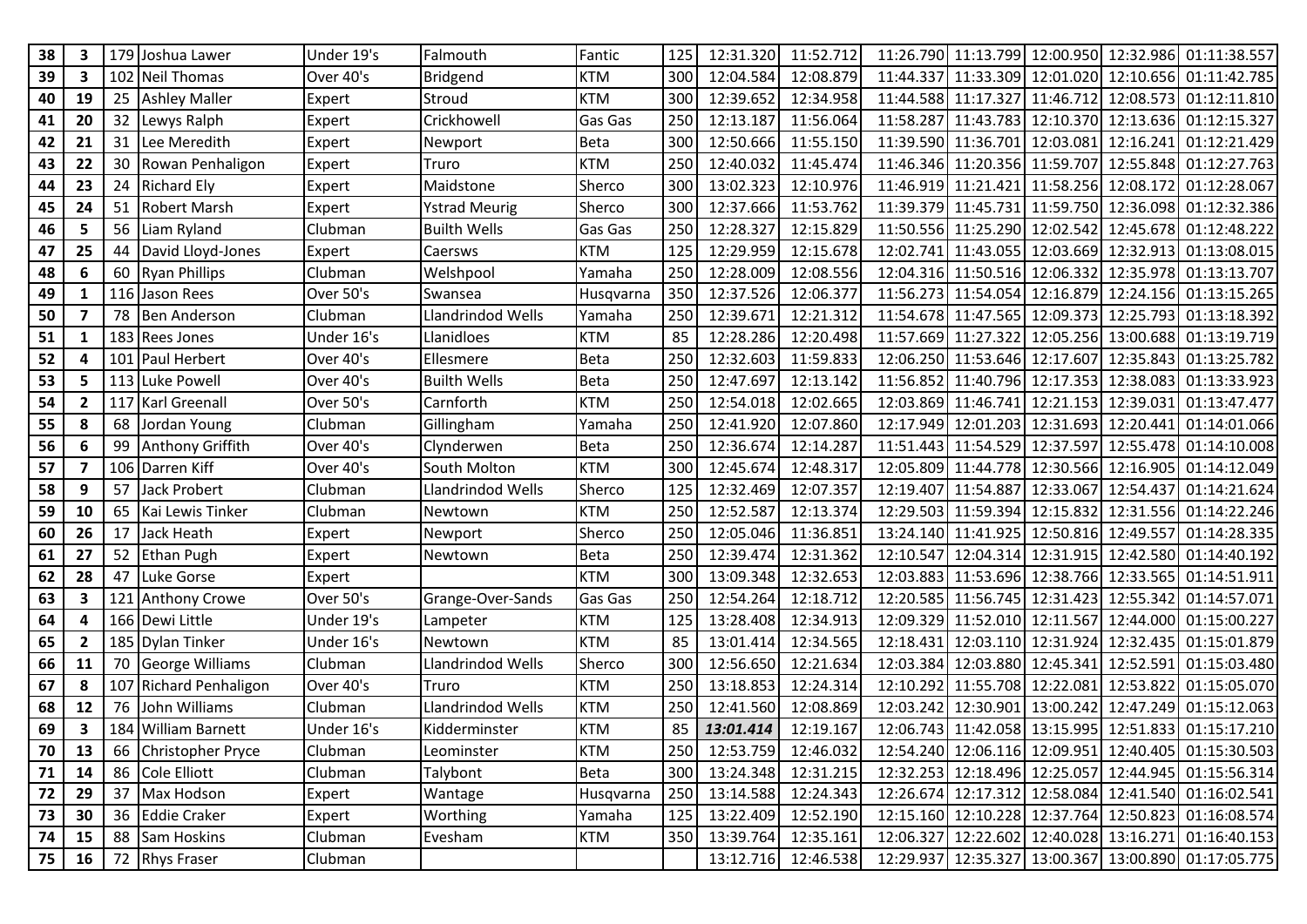| 76         | 17                      | 120 | Mike Cooke             | Clubman     |                    | Gas Gas     | 300 | 13:23.645               | 12:41.273           |           |                     |                                         |                     | 12:34.428 12:35.426 13:02.826 13:11.065 01:17:28.663 |
|------------|-------------------------|-----|------------------------|-------------|--------------------|-------------|-----|-------------------------|---------------------|-----------|---------------------|-----------------------------------------|---------------------|------------------------------------------------------|
| ${\bf 77}$ | 18                      | 61  | <b>Tom Cadwallader</b> | Clubman     | Oswestry           | <b>KTM</b>  | 250 | 13:11.553               | 12:41.377           | 12:29.801 |                     | 12:19.029 13:58.035 12:54.784           |                     | 01:17:34.579                                         |
| 78         | 5                       |     | 171 Dan Bywater        | Under 19's  | Llandrindod Wells  | Sherco      | 125 | 13:25.753               | 12:55.986           |           |                     | 12:32.998 12:28.061 13:03.521 13:10.367 |                     | 01:17:36.686                                         |
| 79         | 9                       | 115 | Iwan Rees              | Over 40's   | Crymych            | <b>KTM</b>  | 250 | 13:20.036               | 12:44.838           | 12:42.151 |                     |                                         |                     | 12:45.503 13:00.430 13:18.176 01:17:51.134           |
| 80         | 31                      | 50  | Lloyd Price            | Expert      | Maesteg            | <b>Beta</b> | 300 | 12:49.490               | 13:02.228           | 13:05.898 | 12:59.760           | 13:04.039                               | 12:53.544           | 01:17:54.959                                         |
| 81         | 6                       |     | 167 Alfie Davies       | Under 19's  | Llandrindod Wells  | Husqvarna   | 125 | 13:24.015               | 12:16.031           |           |                     | 12:12.689 12:50.438 12:44.278 14:35.681 |                     | 01:18:03.132                                         |
| 82         | 19                      | 92  | Michael Spence         | Clubman     | Church Stretton    | <b>KTM</b>  | 300 | 14:08.418               | 12:36.169           | 12:46.028 |                     | 12:27.495 12:45.172                     | 13:32.617           | 01:18:15.899                                         |
| 83         | 20                      | 59  | <b>Curtis Colcombe</b> | Clubman     | Merthyr Tydfil     | Beta        | 300 | 13:30.315               | 12:58.755           | 13:28.494 | 12:31.610           | 12:56.550                               | 13:22.786           | 01:18:48.510                                         |
| 84         | 10                      |     | 110 Ian Pritchard      | Over 40's   | Neath              | Sherco      | 250 | 13:59.521               | 12:55.050           |           |                     |                                         |                     | 12:49.320 12:42.493 13:20.812 13:16.192 01:19:03.388 |
| 85         | 7                       |     | 172 Riegan Rees        | Under 19's  | Rhayader           | <b>KTM</b>  | 125 | 13:32.659               | 14:16.235           | 12:48.144 |                     | 12:30.740 12:53.908 13:09.237           |                     | 01:19:10.923                                         |
| 86         | 21                      | 89  | Zac King               | Clubman     | <b>Bristol</b>     | TM          | 300 | 14:29.941               | 12:56.923           | 12:47.858 | 12:38.372           | 13:23.057                               | 13:07.500           | 01:19:23.651                                         |
| 87         | 22                      | 82  | <b>Carl Gerrard</b>    | Clubman     | Knighton           | <b>KTM</b>  | 300 | 13:53.934               | 13:18.029           |           |                     | 13:00.434 12:40.936 13:12.681 13:38.599 |                     | 01:19:44.613                                         |
| 88         | 11                      |     | 112 Stephen Pryce      | Over 40's   | Newtown            | Yamaha      | 250 | 14:35.215               | 12:46.356           |           |                     |                                         |                     | 12:54.528 12:45.041 13:19.302 13:50.538 01:20:10.980 |
| 89         | 12                      |     | 130 Rudy Austin        | Over 40's   | Shifnal            | Husqvarna   | 250 | 13:33.475               | 12:50.168           | 12:19.194 |                     | 12:07.013 14:43.326                     | 14:41.717           | 01:20:14.893                                         |
| 90         | $\mathbf{1}$            |     | 149 Elis Smith         | Sportsman A | Dolgellau          | Gas Gas     | 250 | 13:45.154               | 12:48.164           |           |                     | 12:36.086 13:47.548 13:31.944 13:50.638 |                     | 01:20:19.534                                         |
| 91         | 1                       |     | 131 Leonni Tighe       | Ladies      | Rochdale           | Gas Gas     | 250 | 13:37.914               | 14:54.568           |           |                     | 12:45.310 12:35.612 13:23.789 13:38.527 |                     | 01:20:55.720                                         |
| 92         | 23                      | 69  | Jordan Kiff            | Clubman     | South Molton       | <b>KTM</b>  | 250 | 13:26.938               | 13:40.425           | 13:00.260 | 13:19.267           | 13:34.776                               | 14:27.159           | 01:21:28.825                                         |
| 93         | 24                      | 79  | Alwyn Morgan           | Clubman     | Llanwrda           | <b>Beta</b> | 300 | 15:04.359               | 13:38.585           |           |                     | 13:08.404 13:10.416 13:36.459 13:46.131 |                     | 01:22:24.354                                         |
| 94         | $\mathbf{2}$            | 154 | Cosmin Radu            | Sportsman A | Llandrindod Wells  | <b>KTM</b>  | 350 | 14:25.620               | 13:22.988           |           |                     |                                         |                     | 13:44.113 12:52.836 13:53.845 14:08.633 01:22:28.035 |
| 95         | 25                      | 95  | <b>Ben Stanley</b>     | Clubman     | Swansea            | Husqvarna   | 250 | 13:49.215               | 13:57.783           | 13:25.434 | 13:06.361           | 13:50.719                               | 14:23.965           | 01:22:33.477                                         |
| 96         | 26                      | 73  | Gareth Whittingham     | Clubman     | Usk                | Yamaha      | 250 | 14:54.394               | 14:02.423           |           |                     | 13:22.326 12:54.619 13:46.385 13:36.357 |                     | 01:22:36.504                                         |
| 97         | 13                      | 109 | <b>Aled Jones</b>      | Over 40's   | Machynlleth        | <b>KTM</b>  | 300 | 14:20.791               | 14:21.921           | 13:25.819 | 13:30.839 13:49.972 |                                         | 13:52.955           | 01:23:22.297                                         |
| 98         | 27                      | 77  | James Griffiths        | Clubman     | Llandrindod Wells  | <b>KTM</b>  | 200 | 14:04.215               | 13:27.043           | 13:23.069 | 14:44.481           | 14:08.189                               | 14:00.977           | 01:23:47.974                                         |
| 99         | 8                       | 180 | Cameron Coulter        | Under 19's  | Reading            | Yamaha      | 125 | 15:28.393               | 13:25.114           |           |                     | 13:21.023 13:08.516 14:34.867 14:02.601 |                     | 01:24:00.514                                         |
| 100        | 9                       |     | 178 Kealan Harvey      | Under 19's  | Redruth            | Sherco      | 125 | 14:53.110               | 13:23.016           | 14:03.171 |                     |                                         |                     | 12:41.134 15:22.414 13:58.336 01:24:21.181           |
| 101        | 28                      | 67  | <b>Aaron Bates</b>     | Clubman     | Rhayader           | Gas Gas     | 250 | 14:05.005               | 13:59.396           | 13:45.390 | 13:12.537           | 15:11.531                               | 14:21.379           | 01:24:35.238                                         |
| 102        | 14                      | 114 | Caerwyn Ralph          | Over 40's   | <b>Brecon</b>      | Suzuki      | 250 | 14:07.764               | 14:07.741           | 13:43.670 |                     | 13:22.388 14:33.324 14:46.244           |                     | 01:24:41.131                                         |
| 103        | 29                      | 85  | <b>Marty Jones</b>     | Clubman     | Knighton           | <b>KTM</b>  | 150 | 14:47.495               | 13:37.150           | 14:16.872 |                     | 13:19.056 14:38.834 14:19.520           |                     | 01:24:58.927                                         |
| 104        | $\overline{\mathbf{3}}$ | 150 | <b>Kevin Brooks</b>    | Sportsman A | <b>West Calder</b> | <b>KTM</b>  | 250 | 15:10.733               | 13:58.440           | 13:39.464 | 13:27.846           | 14:26.210                               | 14:29.453           | 01:25:12.146                                         |
| 105        | 4                       |     | 137 Ben Hardwick       | Sportsman A | Rhayader           | Sherco      | 250 | 14:58.064               | 14:08.208           | 13:43.772 | 13:53.381           |                                         | 14:26.415 14:13.522 | 01:25:23.362                                         |
| 106        | 30                      | 90  | <b>Simon Hewitt</b>    | Clubman     | Neath              | Yamaha      | 250 | 15:12.284               | 14:22.047           |           |                     |                                         |                     | 14:03.974 13:49.293 14:34.465 14:16.340 01:26:18.403 |
| 107        | 5                       |     | 146 Mat Llewellyn      | Sportsman A | Port Talbot        | <b>KTM</b>  | 300 | 15:34.654               | 13:53.323           |           |                     |                                         |                     | 14:03.035 14:01.019 14:30.874 14:29.815 01:26:32.720 |
| 108        | 31                      |     | 83 Dean Wright         | Clubman     | Swansea            | <b>KTM</b>  |     |                         | 14:53.878 13:46.782 |           |                     |                                         |                     | 13:44.724 14:24.509 15:24.175 14:19.126 01:26:33.194 |
| 109        | 6                       |     | 155 Robert Davies      | Sportsman A | Llandrindod Wells  | <b>Beta</b> | 300 |                         | 14:51.620 14:03.128 |           |                     |                                         |                     | 13:46.863 13:49.773 14:53.367 15:08.574 01:26:33.325 |
| 110        | 4                       |     | 122 Gareth Davies      | Over 50's   | Lampeter           | Sherco      | 250 |                         | 15:25.309 14:14.083 |           |                     |                                         |                     | 14:08.650 13:52.713 14:53.924 14:41.927 01:27:16.606 |
| 111        | $\overline{2}$          |     | 132 Zoe Zembrzuski     | Ladies      | Llandrindod Wells  | <b>Beta</b> | 200 |                         | 15:35.426 13:52.418 |           |                     |                                         |                     | 15:49.344 13:41.350 14:38.593 13:50.018 01:27:27.149 |
| 112        | 15                      |     | 111 Grant Mayhew       | Over 40's   | Machynlleth        | Yamaha      | 250 |                         | 16:26.677 14:28.699 |           |                     |                                         |                     | 14:18.777 13:39.986 14:25.771 14:32.358 01:27:52.268 |
| <b>113</b> | $\overline{7}$          |     | 141 Paul Tinker        | Sportsman A | Newtown            | <b>KTM</b>  |     | 250 15:47.400 15:10.584 |                     |           |                     |                                         |                     | 14:02.434 13:51.069 14:53.772 14:19.895 01:28:05.154 |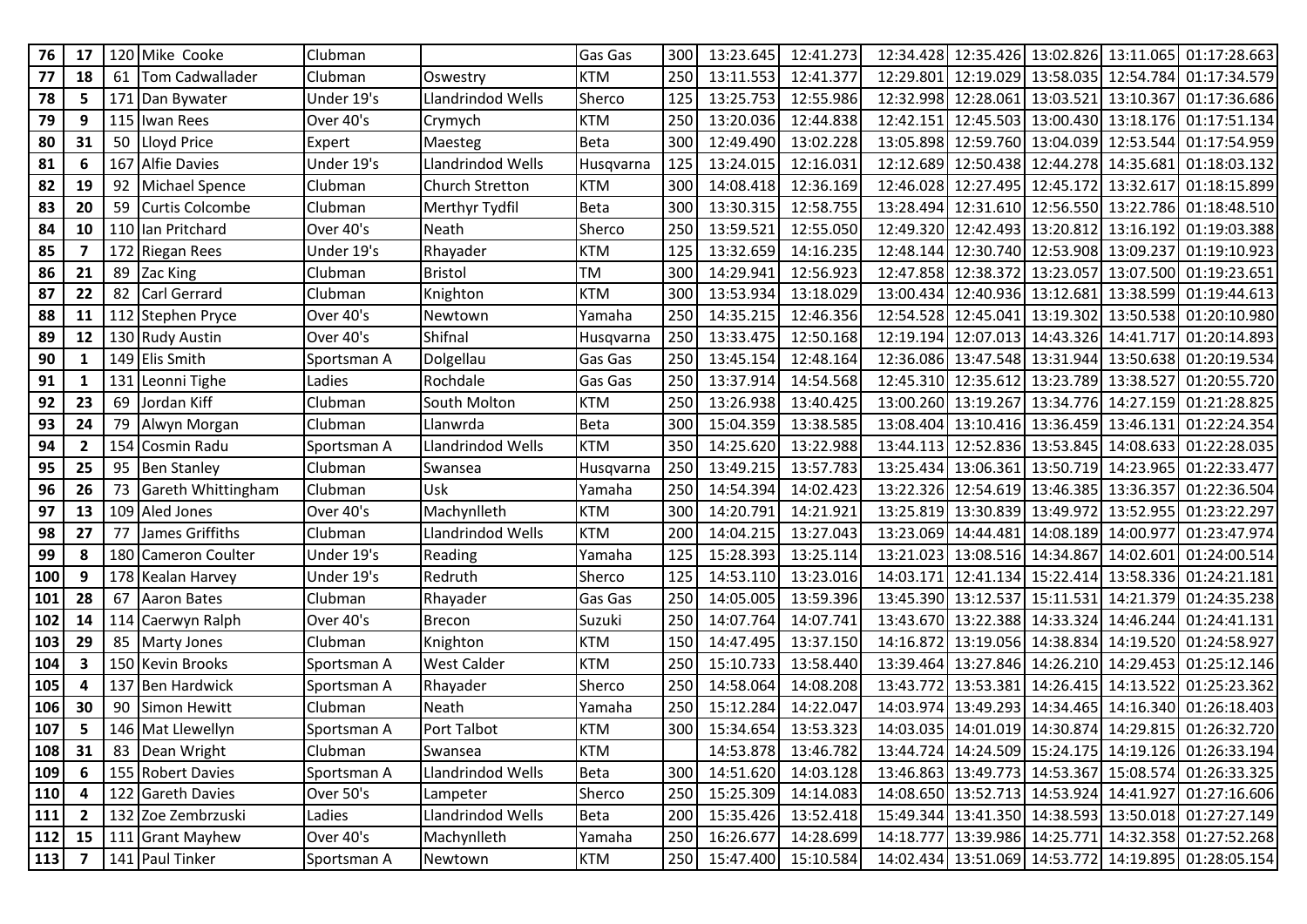| 114 | 16             | 104 | <b>Gavin Barnett</b>              | Over 40's   | Kidderminster       | Gas Gas        | 350 | 14:52.907     | 14:25.525           | 14:18.409           |                     |                               |            | 14:14.620 15:23.961 14:59.243 01:28:14.665           |
|-----|----------------|-----|-----------------------------------|-------------|---------------------|----------------|-----|---------------|---------------------|---------------------|---------------------|-------------------------------|------------|------------------------------------------------------|
| 115 | 10             |     | 174 Ifan Williams                 | Under 19's  | <b>Bow Street</b>   | Gas Gas        | 250 | 16:26.992     | 14:23.843           | 14:08.558           |                     |                               |            | 14:27.259 14:41.504 14:33.789 01:28:41.945           |
| 116 | 11             |     | 177 Harry Best                    | Under 19's  | Llandysul           | <b>KTM</b>     | 125 | 14:53.933     | 14:15.949           |                     |                     | 14:25.404 15:37.905 14:59.233 |            | 14:31.279 01:28:43.703                               |
| 117 | 8              |     | 153 Gareth Rose                   | Sportsman A | <b>Bridgend</b>     | <b>KTM</b>     | 350 | 15:34.640     | 14:52.859           | 14:42.147           |                     | 14:21.671 14:44.744           |            | 14:35.381 01:28:51.442                               |
| 118 | 9              |     | 157 Ben Evans                     | Sportsman A | Rhayader            | Sherco         | 300 | 15:10.171     | 14:18.246           | 14:18.128           |                     | 14:47.143 15:10.515           | 15:14.111  | 01:28:58.314                                         |
| 119 | 10             |     | 152 Geraint Rose                  | Sportsman A | Bridgend            | Sherco         | 250 | 15:34.415     | 14:30.287           | 14:24.247           |                     |                               |            | 14:23.296 15:08.502 15:13.727 01:29:14.474           |
| 120 | 32             | 87  | Liam Jones                        | Clubman     | Tidworth            | <b>KTM</b>     | 250 | 16:43.830     | 14:34.476           | 14:19.284           |                     | 13:56.293 14:57.844           |            | 15:01.073 01:29:32.800                               |
| 121 | 33             | 91  | Josh Elliott                      | Clubman     | Talybont            | <b>KTM</b>     | 350 | 16:07.108     | 14:19.452           | 14:32.590           | 13:56.202 15:09.212 |                               |            | 15:36.908 01:29:41.472                               |
| 122 | 11             | 142 | Cameron James                     | Sportsman A | Rhayader            | Gas Gas        | 250 | 16:25.670     | 14:47.007           | 15:02.146           | 13:47.679 14:50.447 |                               |            | 16:26.431 01:31:19.380                               |
| 123 | 5              |     | 127 Peter Tolley                  | Over 50's   | Pershore            | Sherco         | 250 | 15:51.693     | 15:06.882           | 15:13.347           |                     | 15:42.489 15:40.632           |            | 15:50.233 01:33:25.276                               |
| 124 | 12             |     | 143 Adam Chessell                 | Sportsman A | Llandrindod Wells   | <b>KTM</b>     | 250 | 16:14.485     | 15:48.560           | 15:37.344           |                     | 14:22.890 15:46.326           |            | 15:42.963 01:33:32.568                               |
| 125 | 1              |     | 162 Sion Davenport                | Sportsman B | Dolgellau           | Husqvarna      | 250 | 15:51.016     | 16:04.877           |                     |                     |                               |            | 14:41.964 15:33.527 16:47.114 14:55.082 01:33:53.580 |
| 126 | 13             |     | 147 Kevan James                   | Sportsman A | Knighton            | <b>KTM</b>     | 300 | 15:33.438     | 16:18.448           | 15:14.456           |                     | 15:17.355 16:03.609 15:52.407 |            | 01:34:19.713                                         |
| 127 | 14             |     | 136 Thomas Groves                 | Sportsman A | Llandrindod Wells   | <b>KTM</b>     | 250 | 15:28.785     | 15:30.854           | 15:04.531           |                     | 16:49.833 16:21.423           | 15:05.431  | 01:34:20.857                                         |
| 128 | 15             |     | 140 Gareth Davies                 | Sportsman A | Llanelli            | Sherco         | 250 | 16:47.394     | 15:14.645           |                     |                     |                               |            | 16:57.893 14:59.895 15:44.708 15:15.646 01:35:00.181 |
| 129 | 6              | 125 | Graham Gorse                      | Over 50's   | Fareham             | Yamaha         | 250 | 17:00.844     | 15:27.114           | 15:42.292           |                     |                               |            | 15:09.558 17:17.205 15:23.193 01:36:00.206           |
| 130 | $\mathbf{2}$   | 158 | Luke Jones                        | Sportsman B | Rhayader            | <b>KTM</b>     | 125 | 22:01.213     | 16:04.367           | 15:43.135           |                     | 15:47.468 15:22.098           | 15:04.124  | 01:40:02.405                                         |
| 131 | 3              |     | 159 Dafydd Buncombe               | Sportsman B | Llandrindod Wells   | <b>KTM</b>     | 250 | 19:05.849     | 17:03.894           |                     |                     |                               |            | 15:31.713 15:05.684 17:51.490 16:16.839 01:40:55.469 |
| 132 | 7              |     | 128 Andrew Thomas                 | Over 50's   | Kidwelly            | Gas Gas        | 300 | 18:08.254     | 16:45.191           |                     |                     | 17:13.138 15:25.098 17:04.309 |            | 16:33.373 01:41:09.363                               |
| 133 | 8              |     | 124 David Price                   | Over 50's   | <b>Builth Wells</b> | Beta           | 200 | 19:12.272     | 16:46.039           | 16:04.743           |                     | 16:20.785 18:49.943           | 17:50.382  | 01:45:04.164                                         |
| 134 | 16             |     | 156 Dan Hodson                    | Sportsman A | Wantage             | <b>Beta</b>    | 200 | 20:08.434     | 17:02.828           | 18:04.732           |                     |                               |            | 17:35.624 19:38.491 17:36.939 01:50:07.048           |
| 135 | 4              |     | 161 Wayne Vaughan                 | Sportsman B | Llandrindod Wells   | <b>KTM</b>     | 400 | 21:05.956     | 17:37.846           | 18:19.562           | 17:06.831 19:18.972 |                               |            | 17:59.615 01:51:28.782                               |
| 136 | 5              |     | 160 Edgar Mason                   | Sportsman B | Llandrindod Wells   | Yamaha         | 250 | 20:35.268     | 20:33.701           | 18:19.562           | 17:30.113 18:57.667 |                               | 19:37.81   | 01:55:34.122                                         |
| 137 | 3              |     | 133 Laura Ciotte                  | Ladies      | Worthing            | <b>Beta</b>    | 300 | 22:30.719     | 14:54.568           | 22:18.601           |                     | 20:23.089 20:25.795           |            | 20:37.248 02:01:10.020                               |
| 138 | <b>DNF</b>     | 84  | Thomas White                      | Clubman     | Caldicot            | <b>KTM</b>     | 350 | 12:41.528     | 12:06.961           | 11:46.744           | 11:29.570 12:18.340 |                               | <b>DNF</b> | <b>DNF</b>                                           |
| 139 | <b>DNF</b>     | 93  | Seth Grazier                      | Clubman     | Bromsgrove          | Husqvarna      | 300 | 13:09.888     | 12:24.225           | 12:05.413           | 11:57.905 12:24.377 |                               | <b>DNF</b> | <b>DNF</b>                                           |
| 140 | <b>DNF</b>     | 62  | <b>Russell Millward</b>           | Clubman     | Isle of Man         | Yamaha         | 250 | 12:35.115     | 12:11.358           |                     | 12:15.660 11:58.316 | <b>DNF</b>                    | <b>DNF</b> | <b>DNF</b>                                           |
| 141 | <b>DNF</b>     | 74  | <b>Orry Millward</b>              | Clubman     | Isle of Man         | Yamaha         | 250 | 13:14.577     | 12:28.415           | 12:15.971           | <b>DNF</b>          | <b>DNF</b>                    | <b>DNF</b> | <b>DNF</b>                                           |
| 142 | <b>DNF</b>     | 81  | Daniel Davies                     | Clubman     | Llanelli            | Sherco         | 450 | 13:44.501     | <b>DNF</b>          | <b>DNF</b>          | <b>DNF</b>          | <b>DNF</b>                    | <b>DNF</b> | <b>DNF</b>                                           |
| 143 | <b>DNF</b>     | 71  | Charlie Morgan                    | Clubman     | Llandrindod Wells   | Husqvarna      | 250 | 13:57.440     | <b>DNF</b>          | <b>DNF</b>          | <b>DNF</b>          | <b>DNF</b>                    | <b>DNF</b> | <b>DNF</b>                                           |
| 144 | <b>DNF</b>     | 80  | Lewis Singleton                   | Clubman     | Abingdon            | <b>KTM</b>     | 250 | 15:08.881     | 15:22.687           | 15:39.155           | <b>DNF</b>          | <b>DNF</b>                    | <b>DNF</b> | <b>DNF</b>                                           |
| 145 | <b>DNF</b>     | 75  | Rhodri Gardener                   | Clubman     | Llanwrda            | <b>Beta</b>    | 300 | <b>DNF</b>    | <b>DNF</b>          | <b>DNF</b>          | <b>DNF</b>          | <b>DNF</b>                    | <b>DNF</b> | <b>DNF</b>                                           |
|     |                |     | 146   DNF   21   Will Keenan      | Expert      | Isle of Man         | Reiju          | 300 |               | 12:12.532 11:06.925 | 10:45.152           | <b>DNF</b>          | <b>DNF</b>                    | <b>DNF</b> | <b>DNF</b>                                           |
|     | <b>147 DNF</b> |     | 55 Bradley Chugg                  | Expert      | Ilfracombe          | <b>Beta</b>    | 350 | 12:10.973     | 11:34.919           |                     | 11:13.314 10:48.138 | <b>DNF</b>                    | <b>DNF</b> | <b>DNF</b>                                           |
|     | <b>148 DNF</b> |     | 33 Brooklyn Evans                 | Expert      | Llandrindod Wells   | <b>Gas Gas</b> |     | 250 12:22.903 | 11:44.039           |                     | 11:25.562 10:51.170 | <b>DNF</b>                    | <b>DNF</b> | <b>DNF</b>                                           |
|     | 149 DNF        | 54  | Matthew Woodham                   | Expert      |                     |                |     | 13:33.484     | <b>DNF</b>          | <b>DNF</b>          | <b>DNF</b>          | <b>DNF</b>                    | <b>DNF</b> | <b>DNF</b>                                           |
|     | <b>150 DNF</b> | 97  | Arron Crowder                     | Over 40's   | Colne               | <b>Beta</b>    | 300 | 12:47.542     | 12:17.302           | <b>DNF</b>          | <b>DNF</b>          | <b>DNF</b>                    | <b>DNF</b> | <b>DNF</b>                                           |
|     |                |     | 151   DNF   108   Tony Penhaligon | Over 40's   | Redruth             | <b>KTM</b>     |     | 250 13:03.911 | 12:33.228           | 12:18.043 12:41.611 |                     | <b>DNF</b>                    | <b>DNF</b> | <b>DNF</b>                                           |